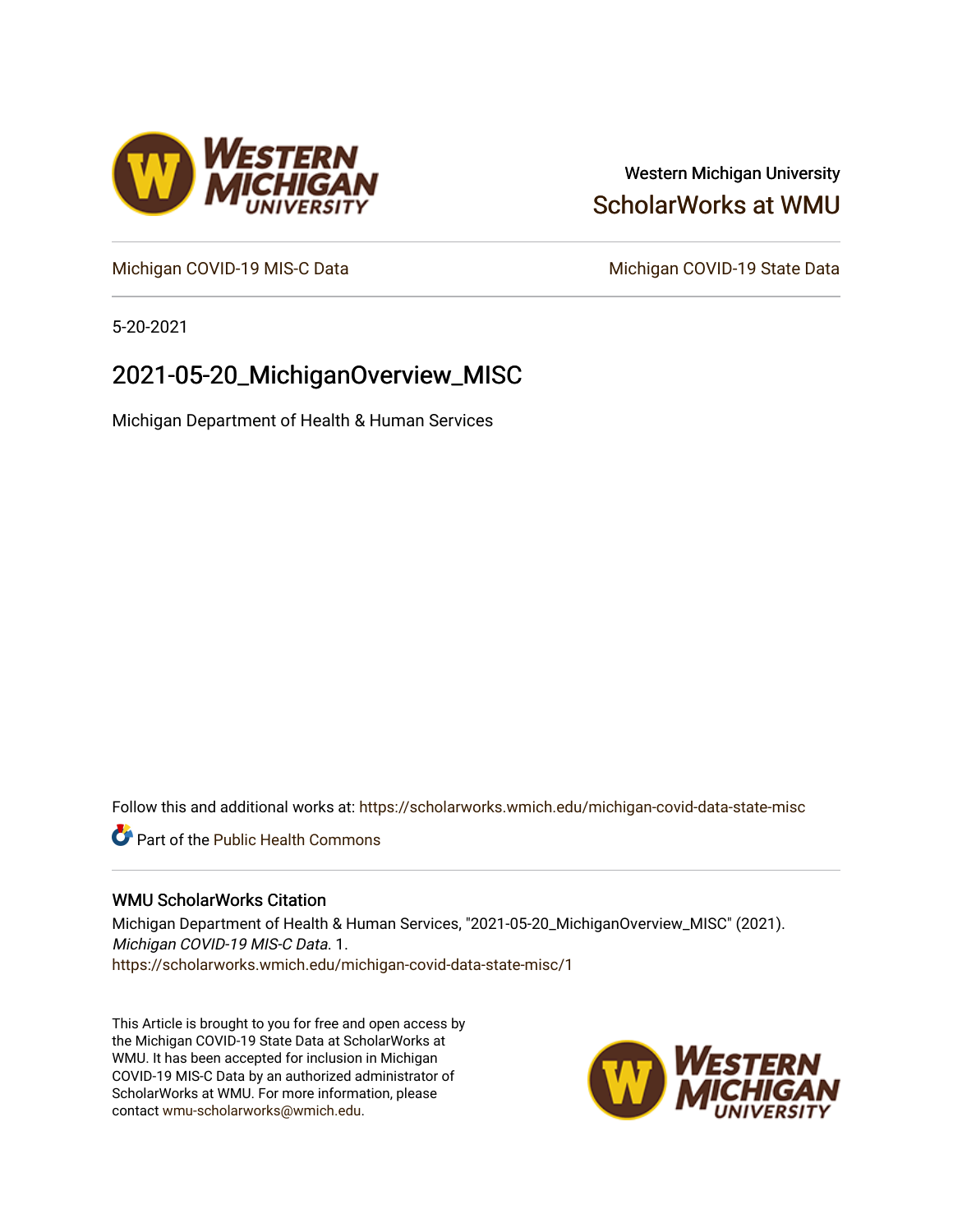# **MIS-C Data and Reporting**

#### **What is MIS-C?**

Multisystem Inflammatory Syndrome in Children (MIS-C) is a condition in children and adolescents under 21 years of age where multiple organ systems become inflamed or dysfunctional which occurs in association with illness. Children with MIS-C may have a fever and various symptoms, including abdominal (gut) pain, vomiting, diarrhea, neck pain, rash, bloodshot eyes, or feeling extra tired. We do not yet know what causes MIS-C. However, many children with MIS-C were infected with the virus that causes COVID-19, or had been around someone with COVID-19.

Health care providers and local health departments are asked to maintain a high degree of suspicion for MIS-C in pediatric and adolescent patients presenting with symptoms similar to Kawasaki Disease or ill individuals who have been previously exposed to COVID-19 with signs and symptoms. Patients have presented with persistent fever\*, hypotension, multiorgan (cardiac, gastrointestinal, renal, hematologic, dermatologic, and neurologic) involvement, and elevated inflammatory markers. Respiratory symptoms have been present in some, but are not a common finding.

\*Persistent fever is a measured fever of 100.4°F (38.0°C) or greater for at least 24 hours, or report of subjective fever lasting at least 24 hours.

#### **Reported Cases of Multisystem Inflammatory Syndrome in Children (MIS-C)**

*Data will be updated on the first and third Thursdays of the month.*

| Multisystem Inflammatory Syndrome in Children (MIS-C) Michigan Data Summary 5/20/2021 |                      |  |  |  |
|---------------------------------------------------------------------------------------|----------------------|--|--|--|
| # Cases Confirmed and Reported to CDC*                                                | 123                  |  |  |  |
| MIS-C associated Deaths                                                               | 5 or fewer           |  |  |  |
| Cases admitted to ICU                                                                 | 86 (69.9%)           |  |  |  |
| Onset Date Range                                                                      | 04/14/20 to 5/5/2021 |  |  |  |
| Age Range                                                                             | $0-20$ years         |  |  |  |

\*Meets CDC Case definition **<https://emergency.cdc.gov/han/2020/han00432.asp>**

#### **DEMOGRAPHIC INFORMATION (N=123)**

| <b>Age Group</b> | Count  | %     | Race                          | Count | $\%$          |
|------------------|--------|-------|-------------------------------|-------|---------------|
| $0-4$ yrs        | 34     | 27.6% | <b>Black/African American</b> | 49    | 39.8%         |
| 5-10 yrs         | 52     | 42.3% | Caucasian                     | 55    | 44.7%         |
| $>10$ yrs        | 37     | 30.1% | All Others / Unknown          | 19    | 15.5%         |
| Gender           | Counts | %     | Ethnicity                     | Count | $\frac{0}{0}$ |
| Male             | 72     | 58.5% | Not Hispanic or Latino        | 84    | 68.3%         |
| Female           | 51     | 41.5% | Hispanic or Latino            | 12    | 9.8%          |
| <b>Unknown</b>   |        | 0.0%  | <b>Unknown</b>                | 27    | 21.9%         |